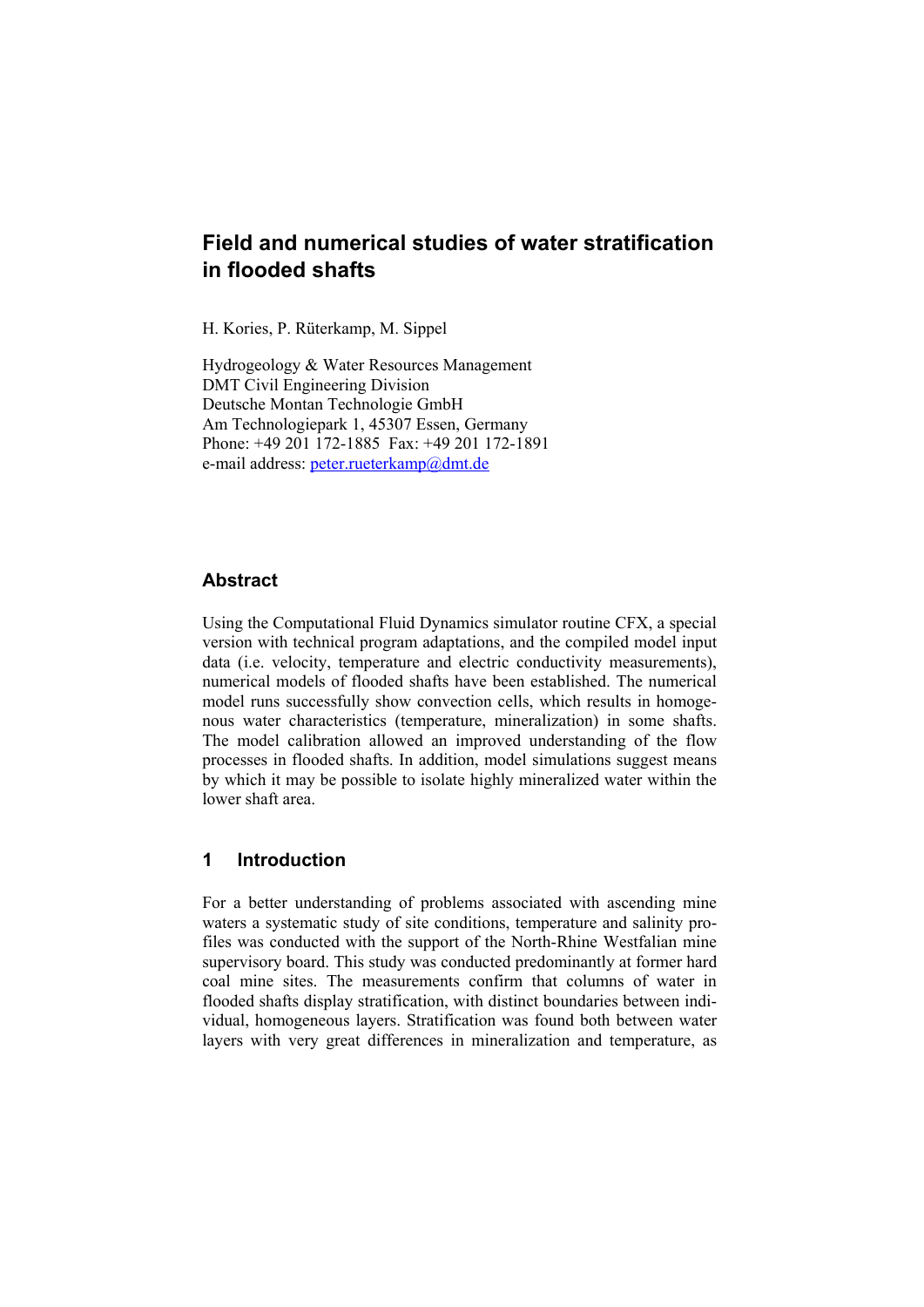well as between layers with only very minimal differences. A comparison with previous measurements shows that layering persisted over a period of at least 9 years. The approach taken is to prove, by suitable numerical calculations, that stratification is stable over a very long period of time. A simulator routine was applied which allows the calculation of convection cells and layering during and/or after shaft flooding.

# **2 Field Studies**

#### **2.1 Temperature and salinity profile**

By means of a probe continuous salinity (electric conductivity)- and temperature-logs were executed from a special vehicle at ground level.

The conductivity- and temperature-profile represented in Figure 1 is from the abandoned shaft Hermann 1 in the northern coal-mining district of the Ruhr. The shaft was already flooded in 1926. The carboniferous strata were reached at a depth of about 800 m below ground level. The 1st level (850 m-level) is situated at a depth of approximately 850 m.

The water table in the shaft is located at a depth of 315 m below ground level. From the water surface to approx. 850 m depth, i.e. over about 500 m, constant conditions have formed. This applies to both the conductivity (about 7000  $\mu$ S/cm) and the temperature (about 29 °C). Below 850 m conductivity and temperature show a distinct, significant increase, up to approximately 148000 µS/cm and 41.4 °C respectively. Such strong thermal and chemical variations are limited to the boundary between the two water columns. This boundary layer itself has a thickness of only about 1.3 m (Fig. 1). Boundary layers are often related to "anomalies", such as individual working levels, where a change of hydraulic conditions is possible.

The rock temperature and, in parallel to it normally, also the groundwater temperature increases with depth. The standard temperature increase amounts to approximately 3.7 °C per 100 m depth in the Ruhr area (after Leonhardt, 1983). This is indicated as the dashed line in Figure 1 (with an assumed groundwater temperature of 9 °C within the area of the neutral zone). In 2003, the temperature measured in the water column of the upper shaft increased from 28.7 °C to 29.3 °C over a total vertical distance of approximately 530 m. This translates into an increase of about 0.11 °C/100 m. The geothermal gradient is therefore largely eliminated within the homogeneous water layer.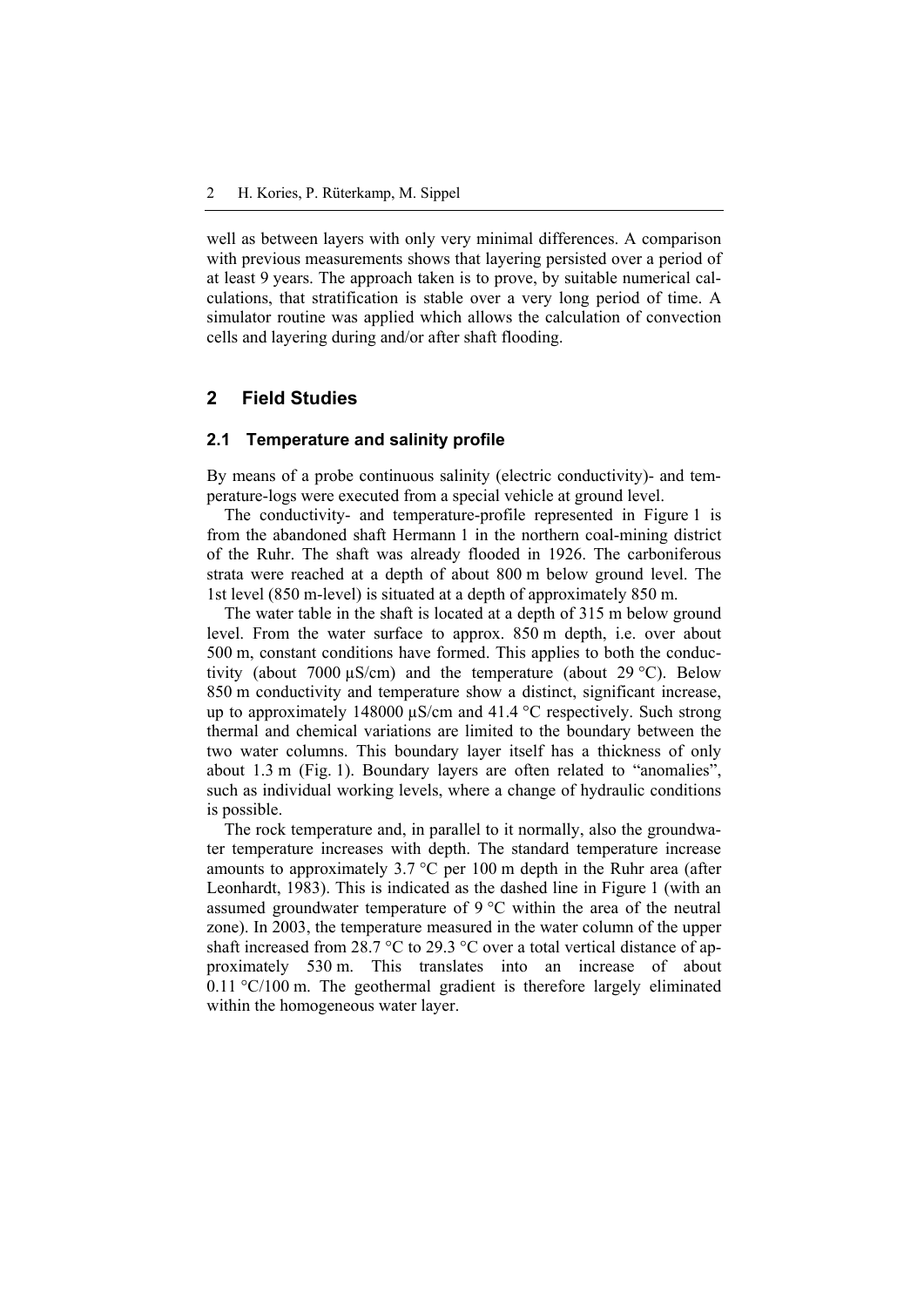

**Fig. 1.** Data profiles for layering in the abandoned flooded shaft Hermann 1 (left: overview, right: detail boundary layer)

A previous measurement from 1994 shows nearly the same situation, so the layering remained constant over a period of at least 9 years, and conceivably very much longer.

The homogeneity over the depth is explicable only by convective flow (thermal compensation flow), and the triggering force for this is the geothermal gradient.

The presumed flow pattern was the following (Czolbe et al. 1992): at the shaft-walls the water column is heated by the rock formation. This warmed up and somewhat lighter mine-water therefore moved upward along the shaft walls, cooled down, and in the area close to the surface of a water column sank downward again at the middle of the shaft. As soon as the water increases in temperature, and hence decreases in density, while sinking back into the shaft again, the convection cycle begins again. Different anomalies, primarily hydraulically effective levels in the shaft, can divide the liquid movement into several independent convective cells, which stabilize themselves as homogeneous areas.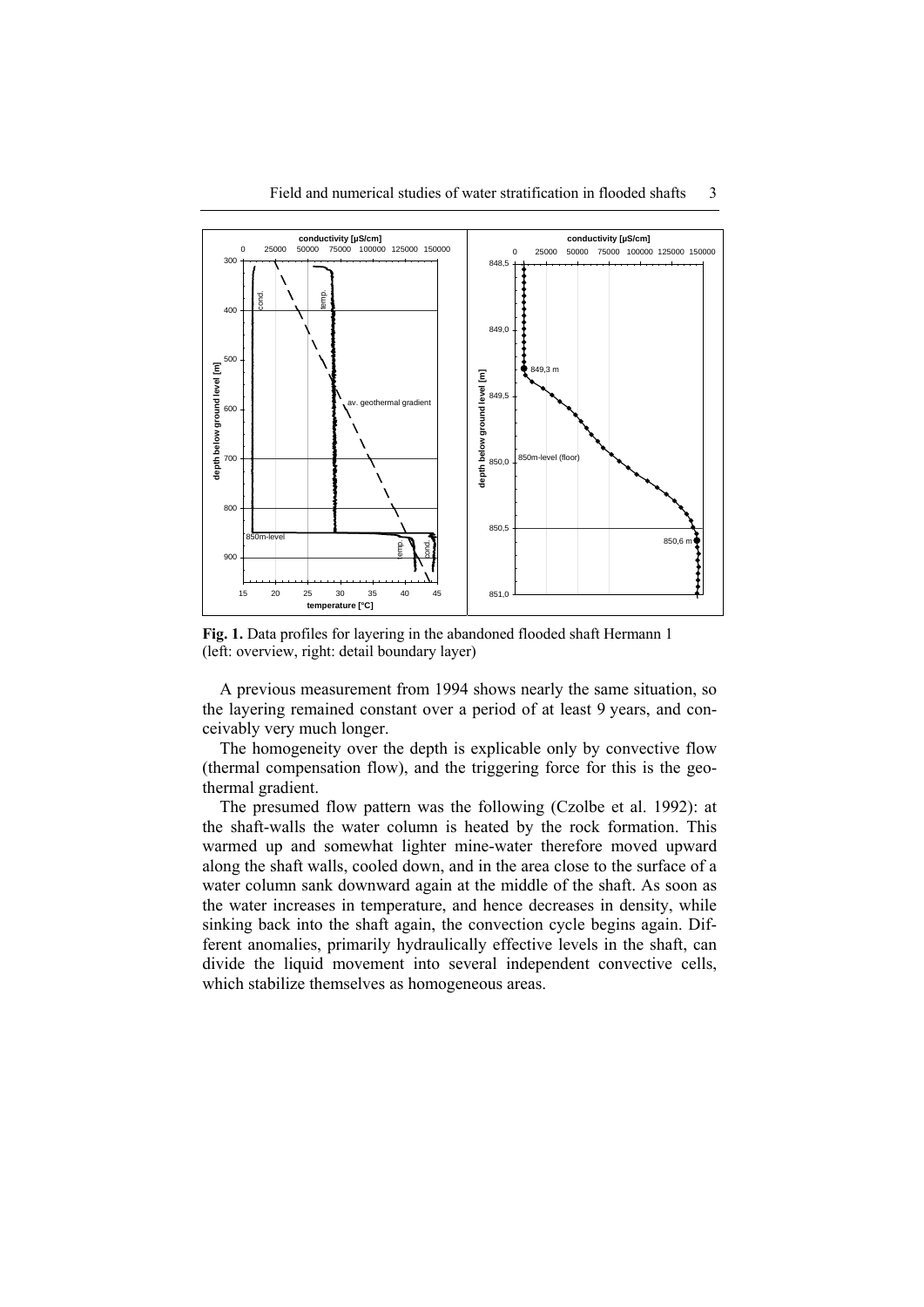#### **2.2 Velocity measurements with an acoustic current meter**

The supposed flow pattern described above had to be proved *in situ*. After the conductivity- and temperature-measurements three-dimensional current measurements were carried out in the water column of the shaft.

An acoustic probe was used for this purpose. An acoustic pulse travelling between a stationary source and receiver will arrive in a shorter time if there is a mean flow in the direction of propagation than if there is a mean flow in the opposite direction. This difference in travel time is proportional to the mean velocity averaged along the acoustic path. In the probe there are four acoustic paths, arranged in an array to provide a redundant, 3 component velocity measurement. Unlike in the salinity- and temperatureprobe continuous depth profiles are not possible, but it was possible to hang the probe in the desired depth position, and record current flowspeeds and flow-directions over several minutes (up to a maximum of 1 hour), in 1-second pulses.

Because of the considerable depth of the water columns, measurements were taken only in the form of spot checks in the upper and lower water body, and the boundary layer. Areas directly above and below the boundary were measured in greater detail (Fig. 2).



**Fig. 2.** Measuring points for 3D current measuring in the shaft Hermann 1 (left: overview, right: detail boundary layer)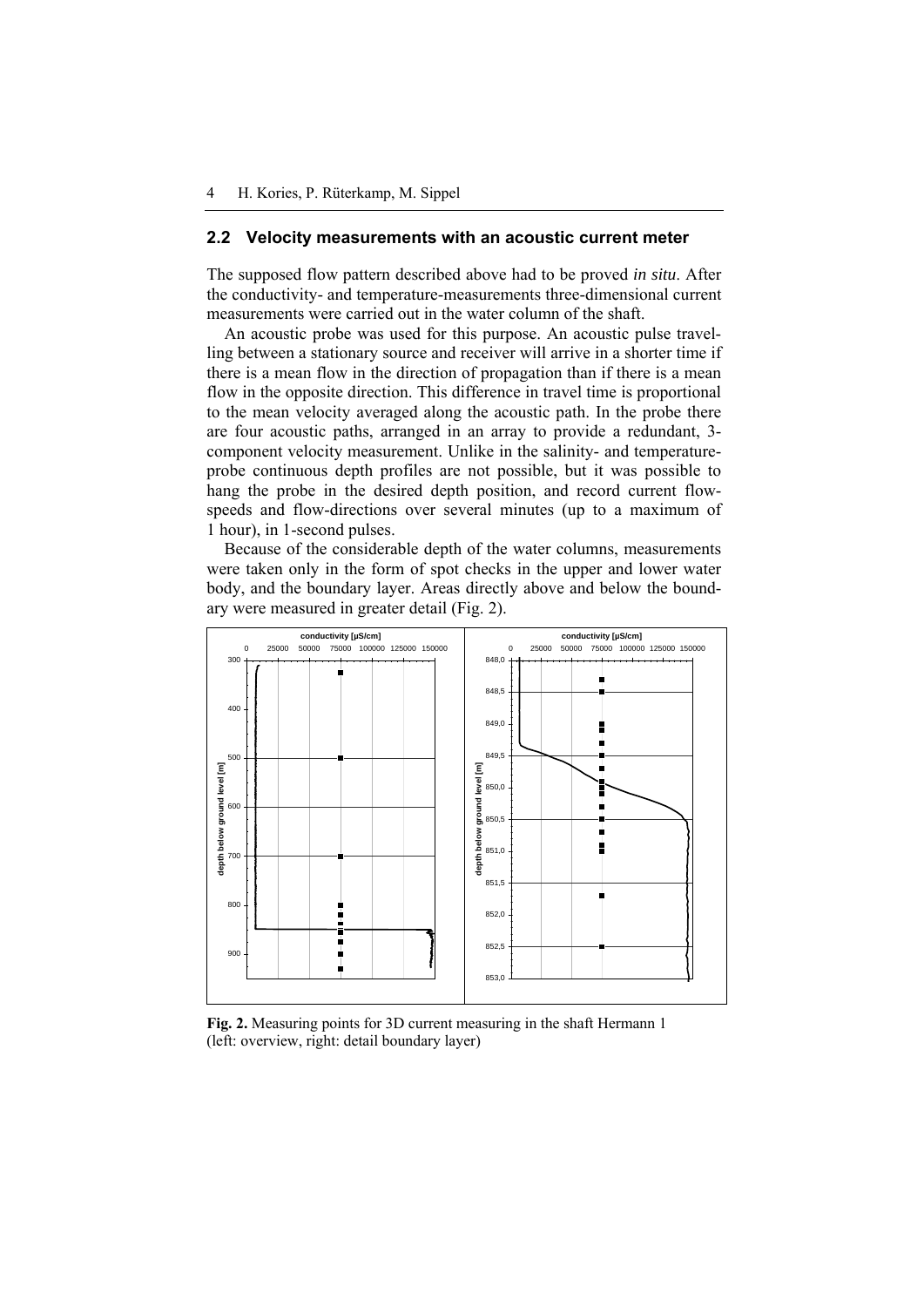

**Fig. 3.** Velocity measurements at depths of 500 m (above) and 849.9 m (below) below ground level in East-, North- and Upwards-Direction; negative values stand for the countermovement (West, South, Downwards). For a better overview instead of individual values per second the sliding averages over a period of 10 seconds are shown. The different scaling in the two illustrations is to be noted.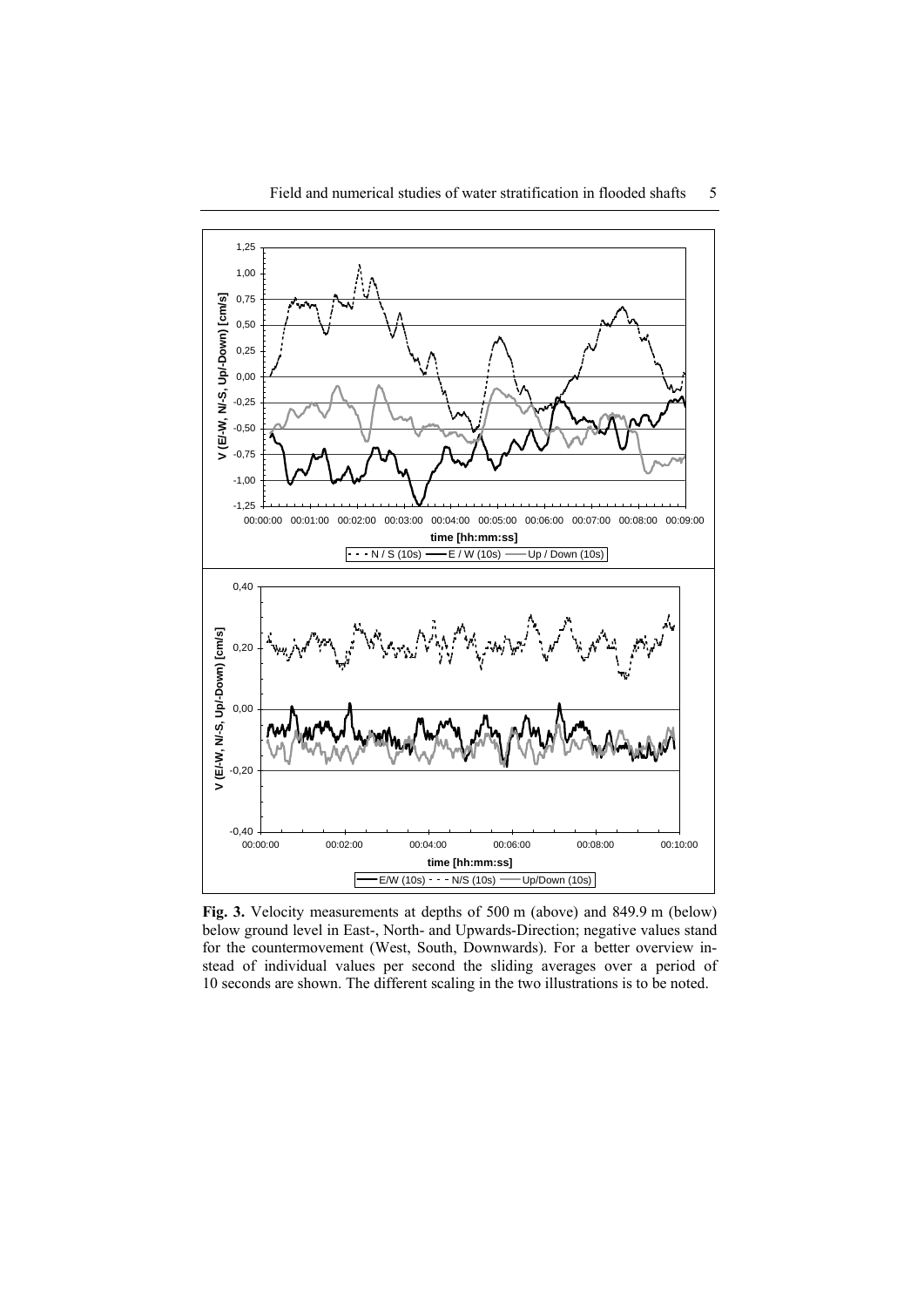The interpretation of the measuring data at the different measuring points showed that at the respective measuring points a steady current is not present (neither in terms of speed or direction). In fact a more or less rhythmical increase and decrease of the current speeds, and a rhythmical change of current direction, dominates (Fig. 3). Generally all curves show a similar behaviour. In the area of the boundary layer the curves run nearly smoothly, i.e. a calm, even current with low velocities predominates (when comparing the two graphs in Figure 3 the different scaling should be noted).

In summary the following current events result: single, circular current bales undulate chaotically within the water body and thereby cause mixed, homogeneous conditions within a convection cell. Each convection cell appears to be a distinct unit, with individual current bales remaining within a cell, and current velocities at boundary layers being minimal. The average total are between 0.16 cm/s and 2.16 cm/s.

These data are used for calibration of the numerical models of the flooded shafts discussed below. Therefore the numerical models were modified until the model calculations fitted very well with the actual measurements obtained above i.e. temperature, salinity, flow-speed, flowdirection.

#### **3 CFD-simulations**

#### **3.1 Description of the model**

All calculations of water flow in the shaft were conducted with the commercial CFD-code CFX5.6. Additional library functions describing a buoyancy-model with specific functions for the fluid properties were implemented in order to describe the complex influence of temperature, pressure and salinity. These fluid properties can be expressed as functions for density, specific heat capacity, thermal conductivity and dynamic viscosity - each of them with dependencies of local salinity, temperature and/or pressure.

#### **dynamic viscosity** η**:**

 $\eta = 1350 + 13x - 250y + 16y^2 + (180 + 0.62x^2)/y$ 

**specific heat capacity Cp:**   $Cp = 4.22 \cdot 10^{-12} s^2 - 5.30 \cdot 10^{-6} s + 4.19$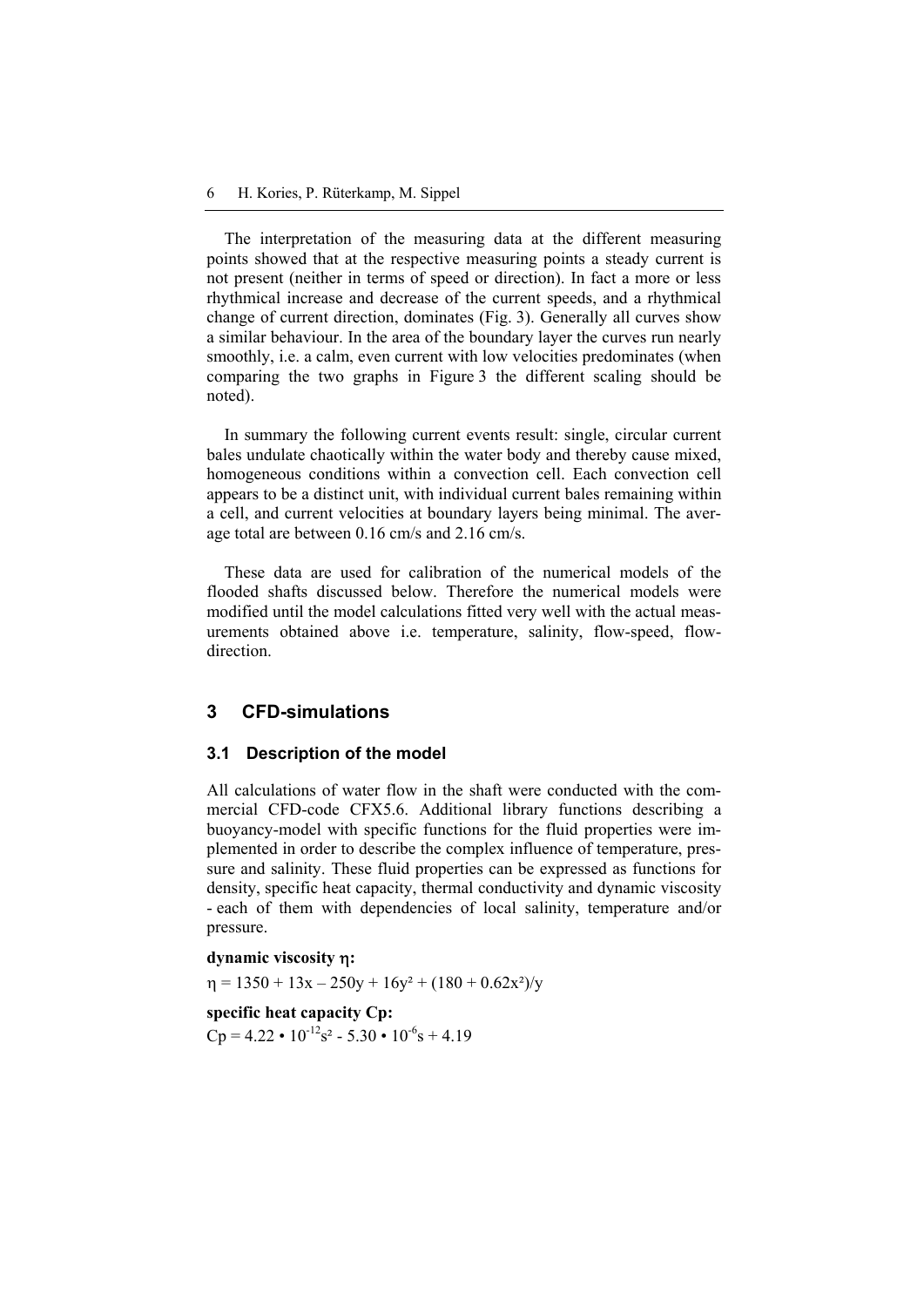# **thermal conductivity** κ**:**

 $\kappa = 0.563 + 0.0019 \cdot (T - 274.650) - 0.0009x + 7.0 \cdot 10^{-10} \cdot (p - 101325)$ 

**density** ρ**:** 

 $p = 1.005 + 0.0065x - 0.0030y - 0.00006xy$ 

where:

| $\eta$ = dynamic viscosity         | in $10^{-6}$ Pa•s    |
|------------------------------------|----------------------|
| $Cp$ = specific heat capacity      | in $kJ/(kg \cdot K)$ |
| $\kappa$ = thermal conductivity    | in $W/(m \cdot K)$   |
| $\rho$ = density                   | in $g/cm^3$          |
| $s =$ salinity /salt concentration | in $mg/l$            |
| $T = temperature$                  | in K                 |
| $p = pressure$                     | in Pa                |
| $x = s/10000$                      |                      |
| $y = (T - 273.15)/10$              |                      |

Furthermore the simulation model considered the following effects:

- two- or three-dimensional steady or unsteady turbulent fluid flow
- mixing of water with locally different salinities
- heat transfer from the shaft masonry to the fluid
- heat conduction based on the geothermal gradient through all solids
- specific properties of different solid materials
- possible hydraulic influence of water inflow and outflow across levels

The principle of heat transfer mechanisms is shown in Figure 4.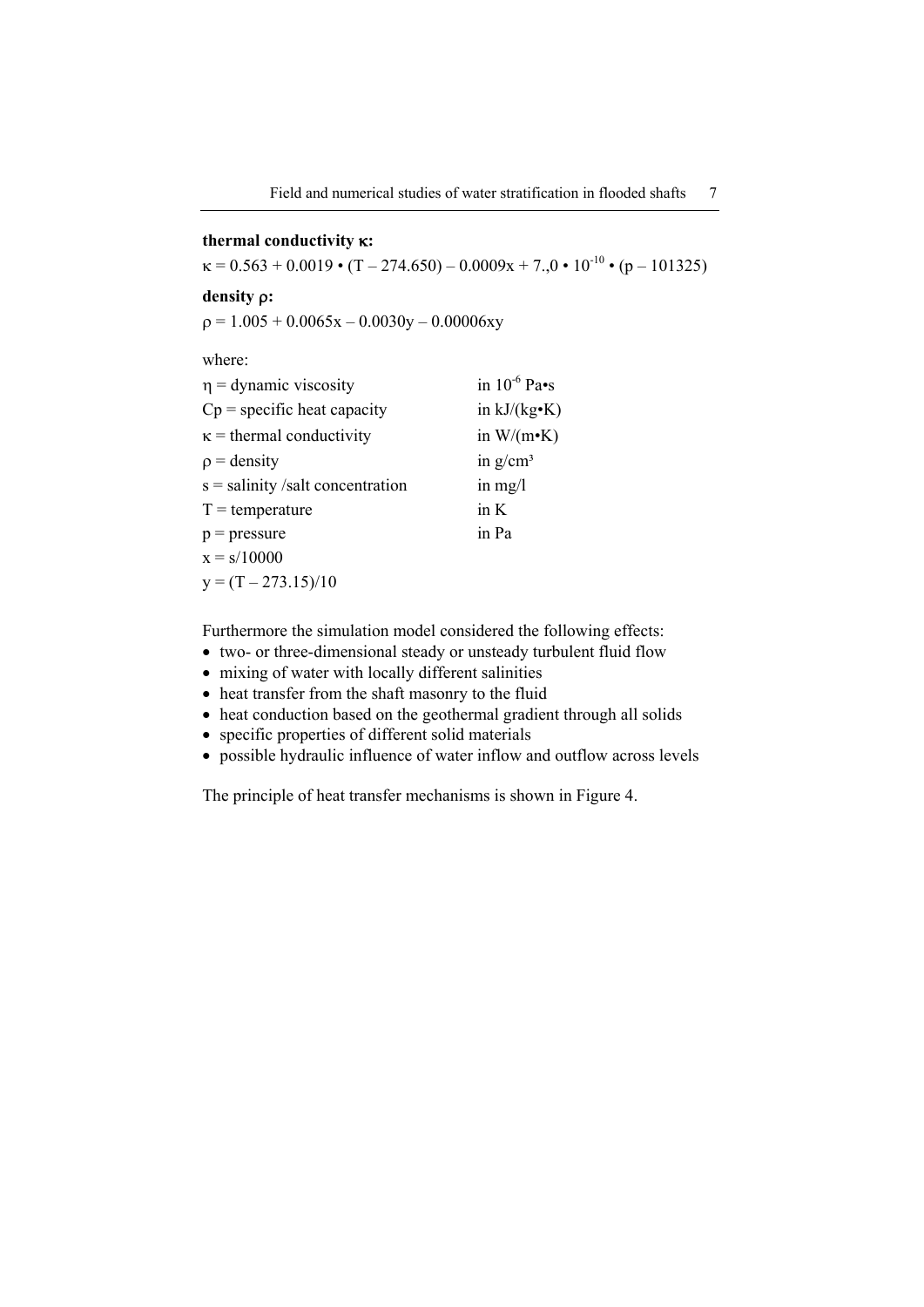

**Fig. 4.** Principle of modelled heat flow

#### **3.2 Steady state tests**

In order to demonstrate the general modelling capabilities, the CFX-code was validated against some experimental data relating natural convection problems. After implementation of a modified buoyancy model for mineralized water first calculations were done with a 450 m-shaft and some simplified 2D-models with steady state CFX-solver controls. The main goal was to investigate the possibility of using a calculation method with significantly reduced turn-around-time compared with unsteady calculations (because it turned out that the typical dimensions of a shaft requires large 3D-calculation-grids with a number of nodes greater than 500000). This would lead to large calculation times during an unsteady calculation if a simulated period of days, weeks, or up to several years is desired for a long-term prognosis.

Generally it turned out that convergence and balanced results are very difficult or even impossible to obtain during steady state calculations due to unsteady velocity fluctuations in the water column. It was therefore decided to choose the transient solver for subsequent calculations despite long turn-around times for each calculation. Some tests showed that the transient fluid flow and the fluid characteristics converge relatively quickly to steady state conditions.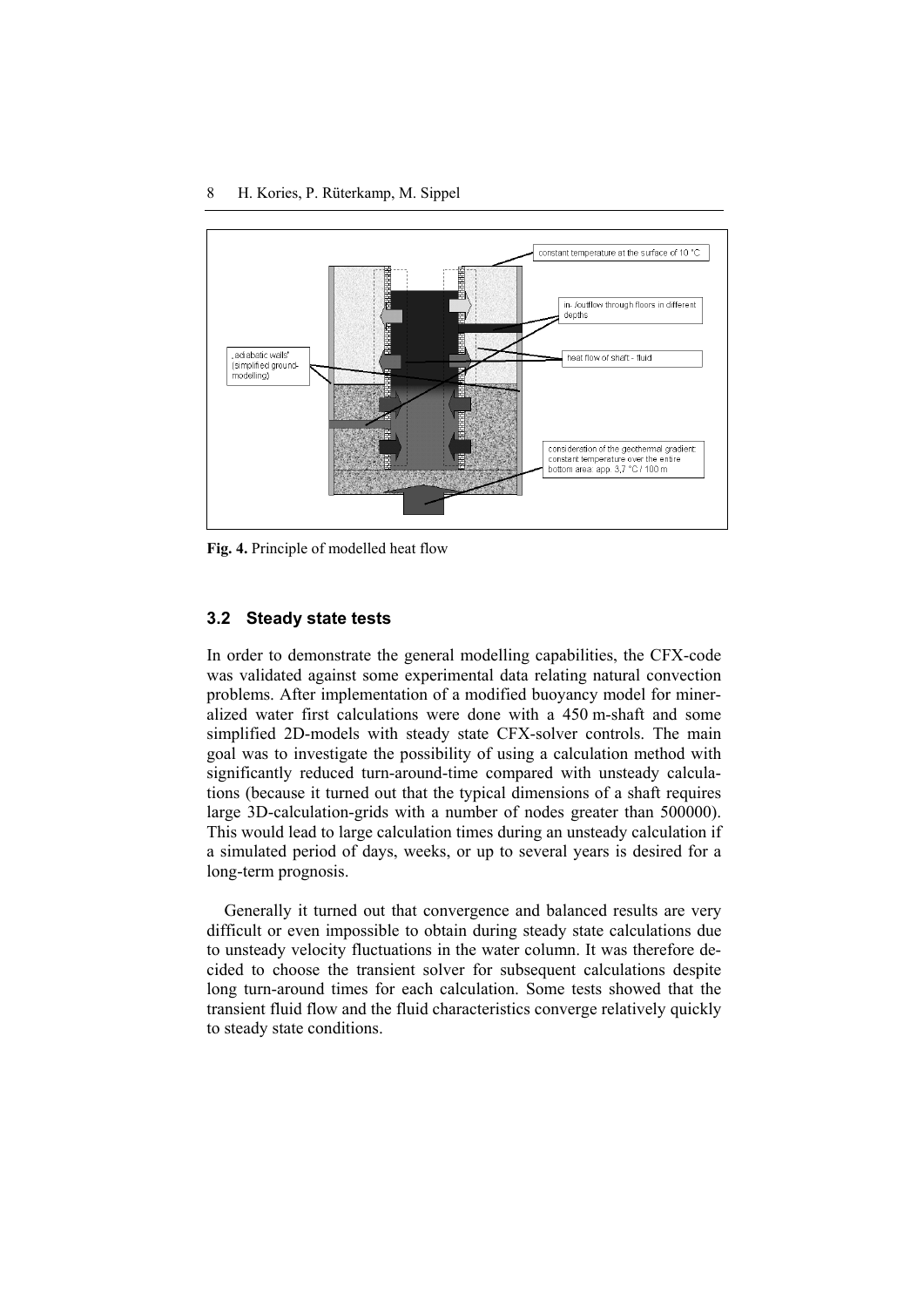#### **3.3 Investigation of possible boundary conditions for simulation of real shafts**

For the simulation of conditions in real shafts a definition of firm boundary conditions at the model borders is necessary in order to restrict modeltechnical expenditure. Particularly in the case of level connections at different depths in the shaft the determination of model boundary conditions represents an extraordinary problem, since no measurement data are available for these locations. The model calculations must cover a certain spectrum of plausible variations of the boundary conditions, which lead then in combination with the measuring data, to derive a conclusive overall view.

In the case of existing level connections it is necessary to define proper inflow and outflow boundary conditions in addition to the thermal boundary conditions described above. Several cases are conceivable, which were investigated with the help of a simplified 2D-model. Special emphasis was given to the behaviour of the initial sharp salinity jump midway down the shaft. The results presented are an extract of the whole investigation, containing only the calculations of some key variants.

All 2D-variants had some initial conditions which served as "start-up solutions" (Table 1). An overview of the principle of a 2D-model is shown in Figure 5.

| Initial conditions for all cases   |                                 |
|------------------------------------|---------------------------------|
| Homogenous temperature of water    | $10^{\circ}$ C                  |
| Geothermal gradient                | $0.037$ °C/m at the shaft walls |
| Temperature at the top             | $10^{\circ}$ C                  |
| Temperature at the bottom          | 14.07 °C                        |
| Initial velocity                   | $0 \text{ m/s}$                 |
| Salinity of low mineralized water  | 10000 mg/l NaCl                 |
| Salinity of high mineralized water | 170000 mg/l NaCl                |

**Table 1.** Initial conditions for 2D-variants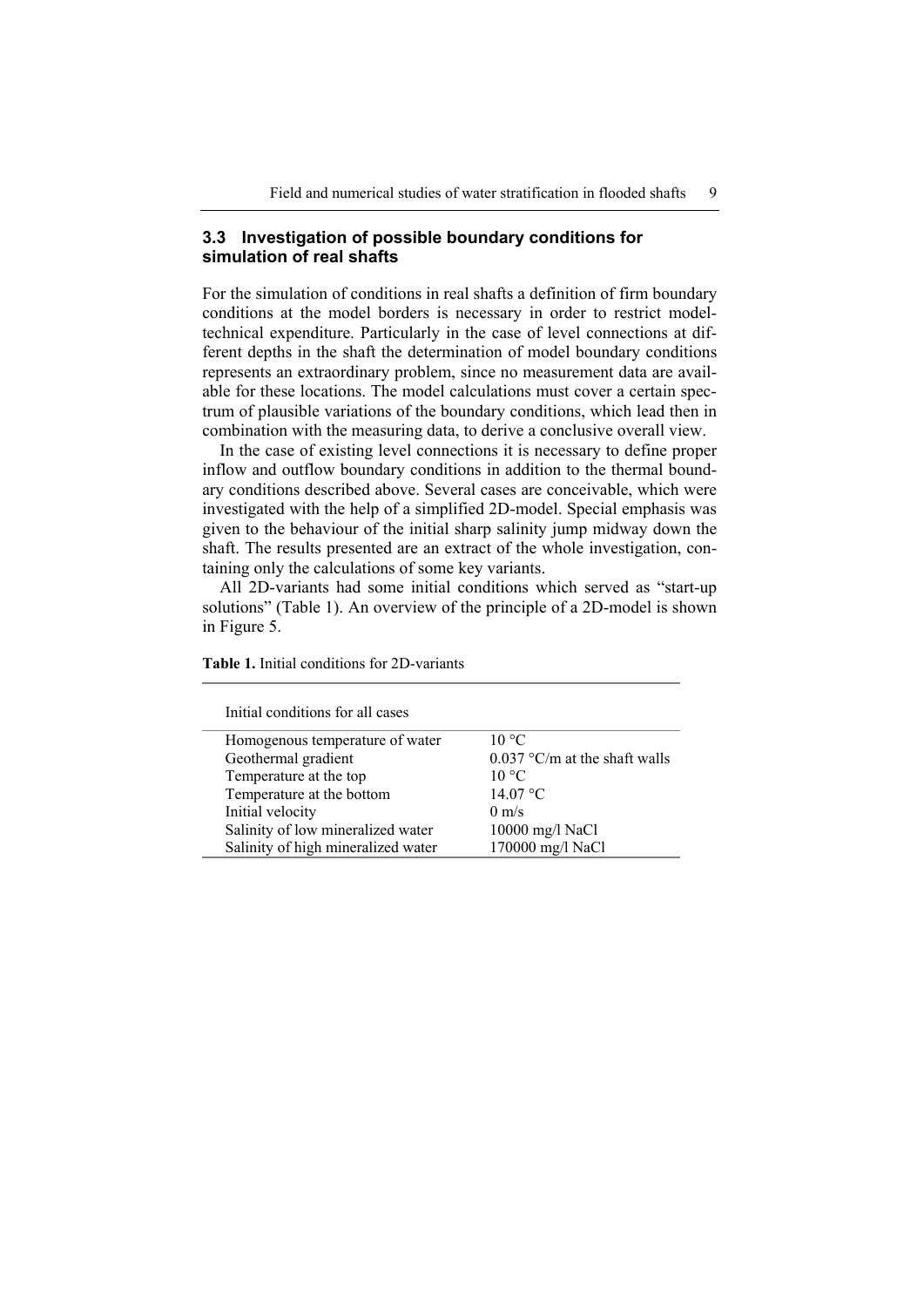

**Fig. 5:** Overview of the principle of the 2D-model, including one level connection

# *3.3.1 Variant without levels and additional inflow or outflow*

This variant consisted of a 110 m-shaft without in– or outflow conditions. The sharp initial salinity jump was set at a depth of 55 m. The unsteady fluid flow was calculated for a period of more than 200 hours. The results of the unsteady simulations proved the slow convergence of fluid flow and fluid characteristics to a stable state. The calculated temperature line in the middle of the shaft shows a jump in the fluid-temperature from  $11.4 \text{ }^{\circ}\text{C}$  to 12.7 °C in the vicinity of the salinity jump.

The velocity vectors at different times (Fig. 6) show the following effects:

1. Low velocity values in the vicinity of the salinity jump

2. Fluctuating velocity profile with the convection cells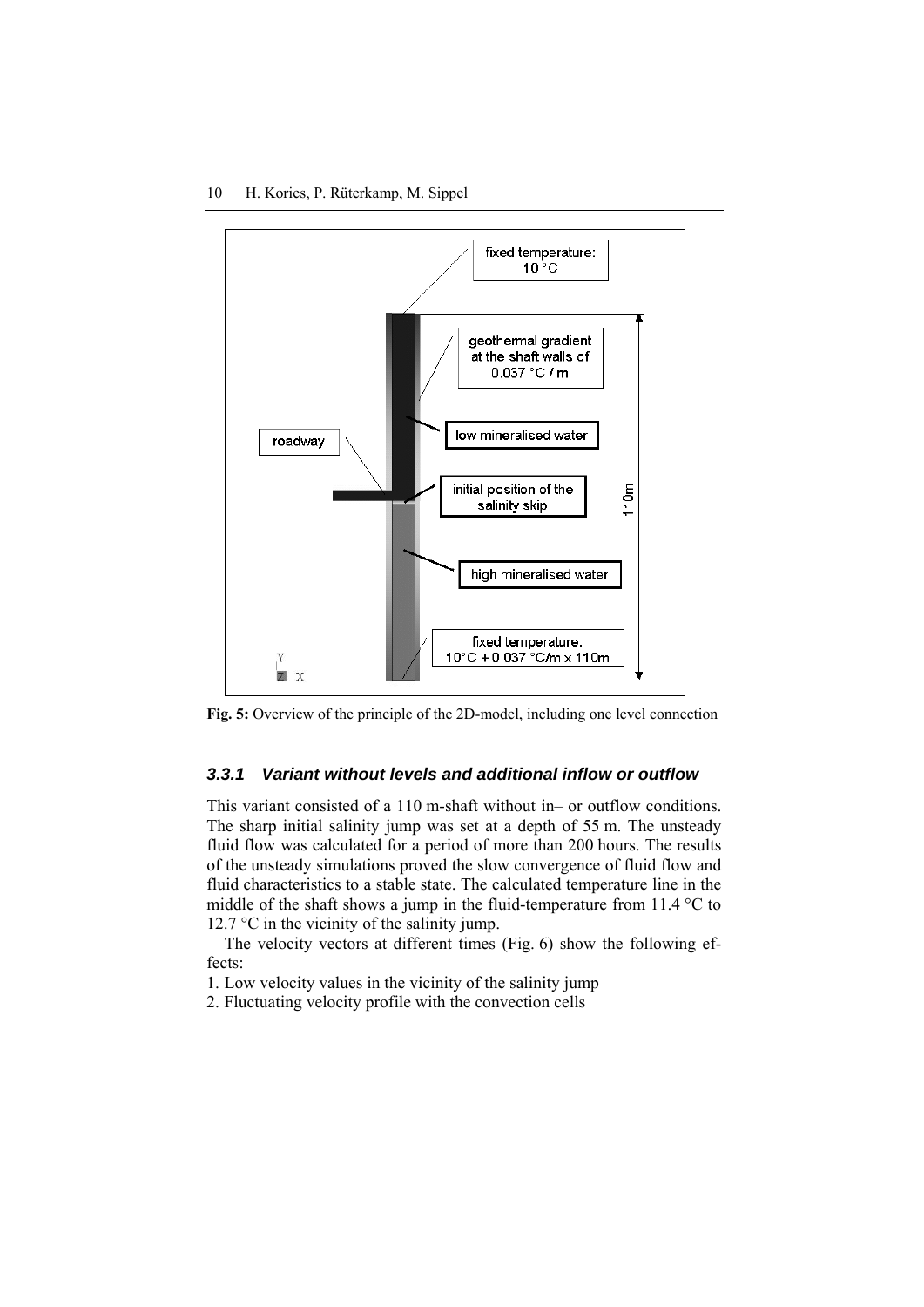

**Fig. 6.** Velocity vectors at different times

With the help of additional simulation variants the influence of fixed boundary conditions, especially inflow and outflow of water across level connections, could be identified.

# *3.3.2 Variant with continuous filling with fresh water without other inflow*

Fresh water filling from the top of the shaft (Fig. 7) should lead to a displacement of highly mineralized water (the lighter areas in the figures are more mineralized) without disturbance of the stable layering (Fig. 8).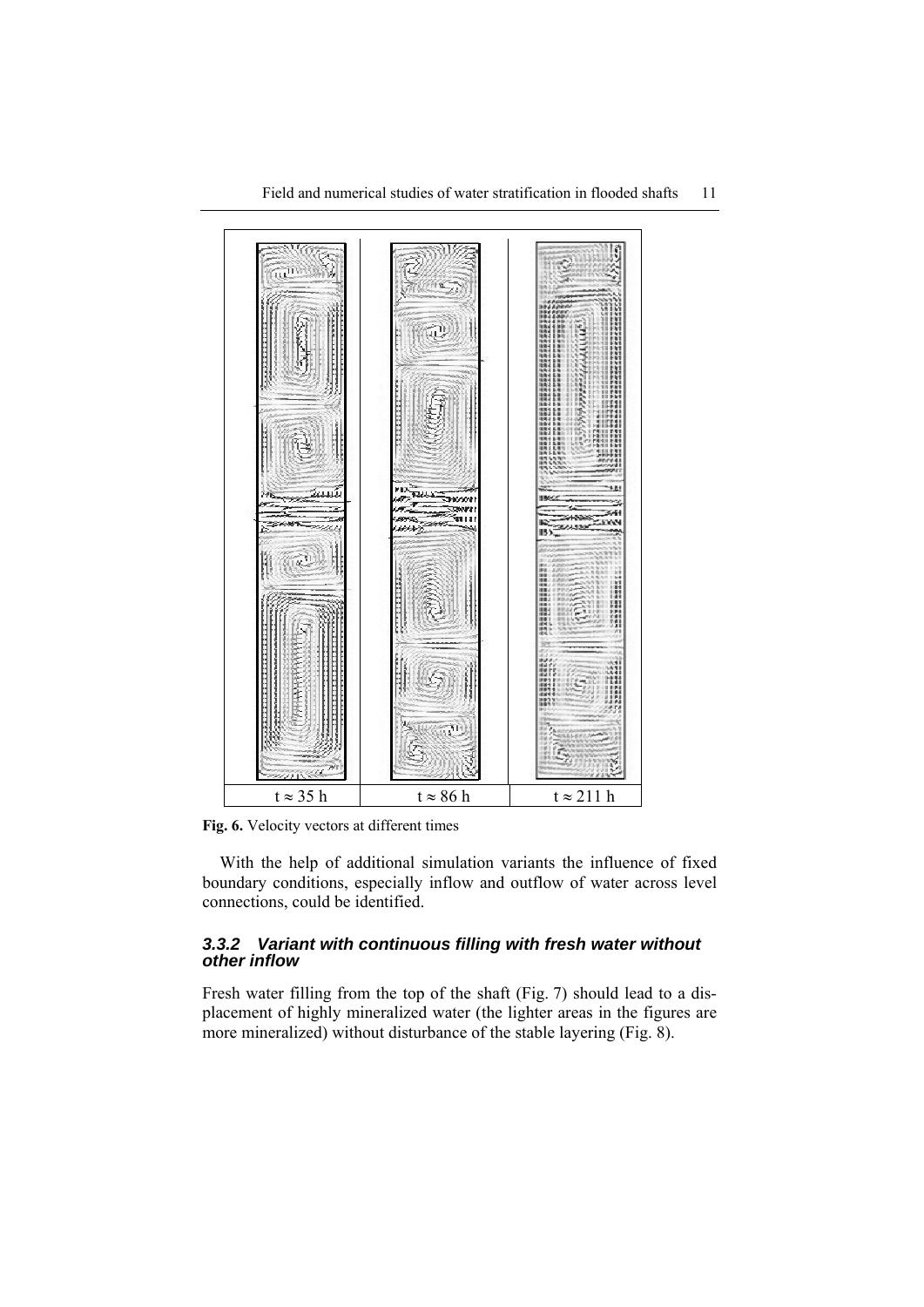

**Fig. 7.** Fill up with fresh water



**Fig. 8.** Mass fraction of high mineralized water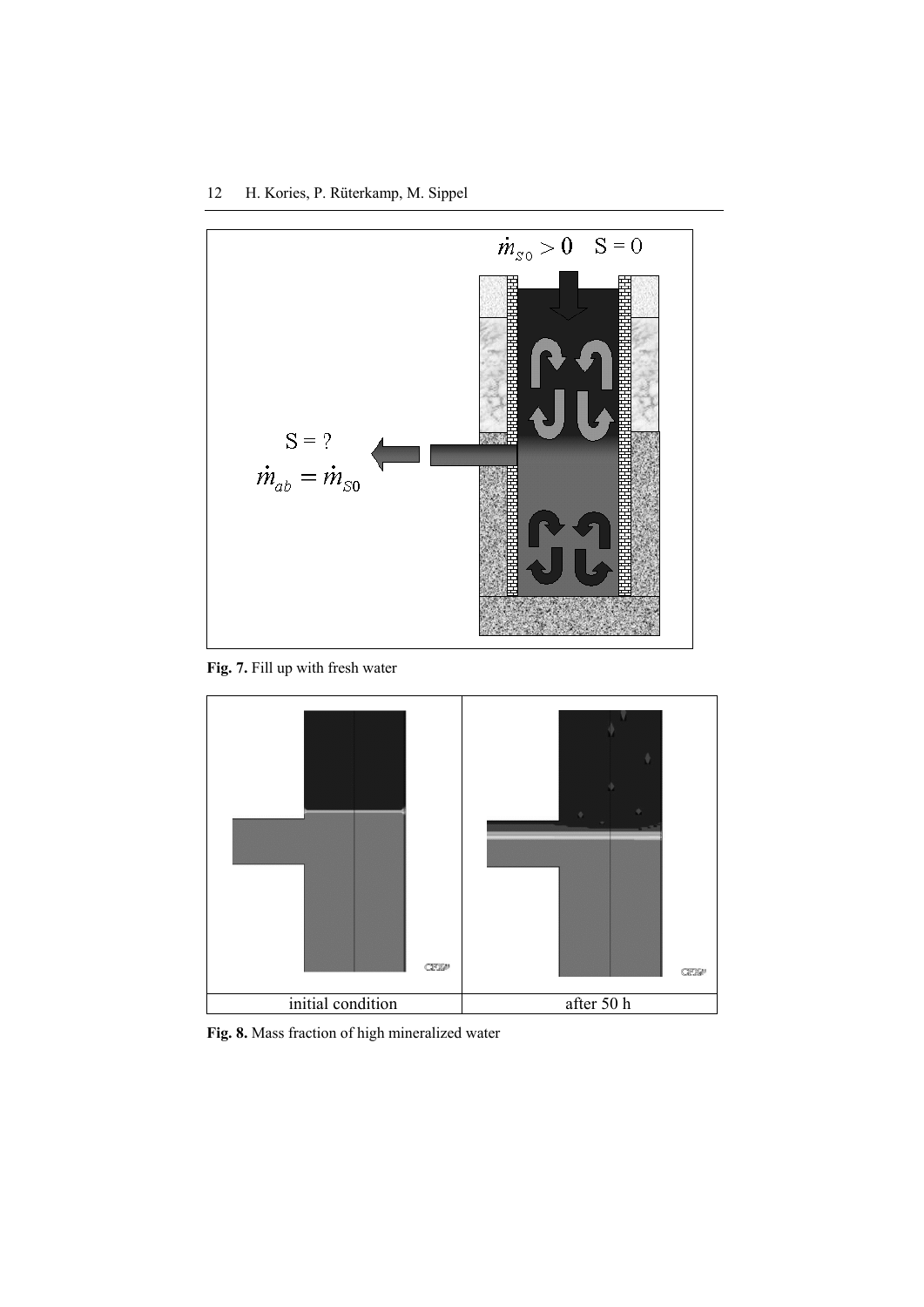Other variants were calculated with or without inflow of fresh water and / or inflow of highly mineralized water from the bottom of the shaft (simulating a continuous supply of mineralized water from a deeper level). It was possible to model the main effects, which generally correspond with the measured data described above.

In summary the following phenomena were noted:

- Very slow mixing of low and high mineralized water cannot be excluded. The time it takes for highly mineralized water to penetrate into surface waters depends on the amount of differently mineralized water and on the concentrations within each layer.
- A continuous supply of fresh water to surface layers can permanently preclude highly mineralized water from upper layers of the shaft.
- The thickness and location of the salinity jump depend on the proportions and directions of the different water flows.
- It doesn't seem to be realistic that a forced convection effects the layering.

#### **3.4 Simulation of shaft "Hermann 1"**

The data collected, and described, above were used to define probable boundary conditions for the simulation of an existing shaft, "Hermann 1" (see Chap. 2). An unsteady calculation was derived for a simulated time interval of 3 hours. The model consisted of more than 1.15 Mio. nodes and was calculated on an 8-PC-cluster in parallel. The initial salinity jump was located at the 850 m-level at the beginning of the unsteady calculation.

## *3.4.1 Model-structure and boundary conditions*

The structure of the model is shown schematically in Figure 9. The model is based on the actual situation in the Hermann 1 shaft. It should be noted that the roadways on the 850-m- and 950-m-level are combined with socalled by-passes. They play an important role for the mine water in the shaft. In Figure 10 the boundary conditions corresponding to the calibrated model are shown.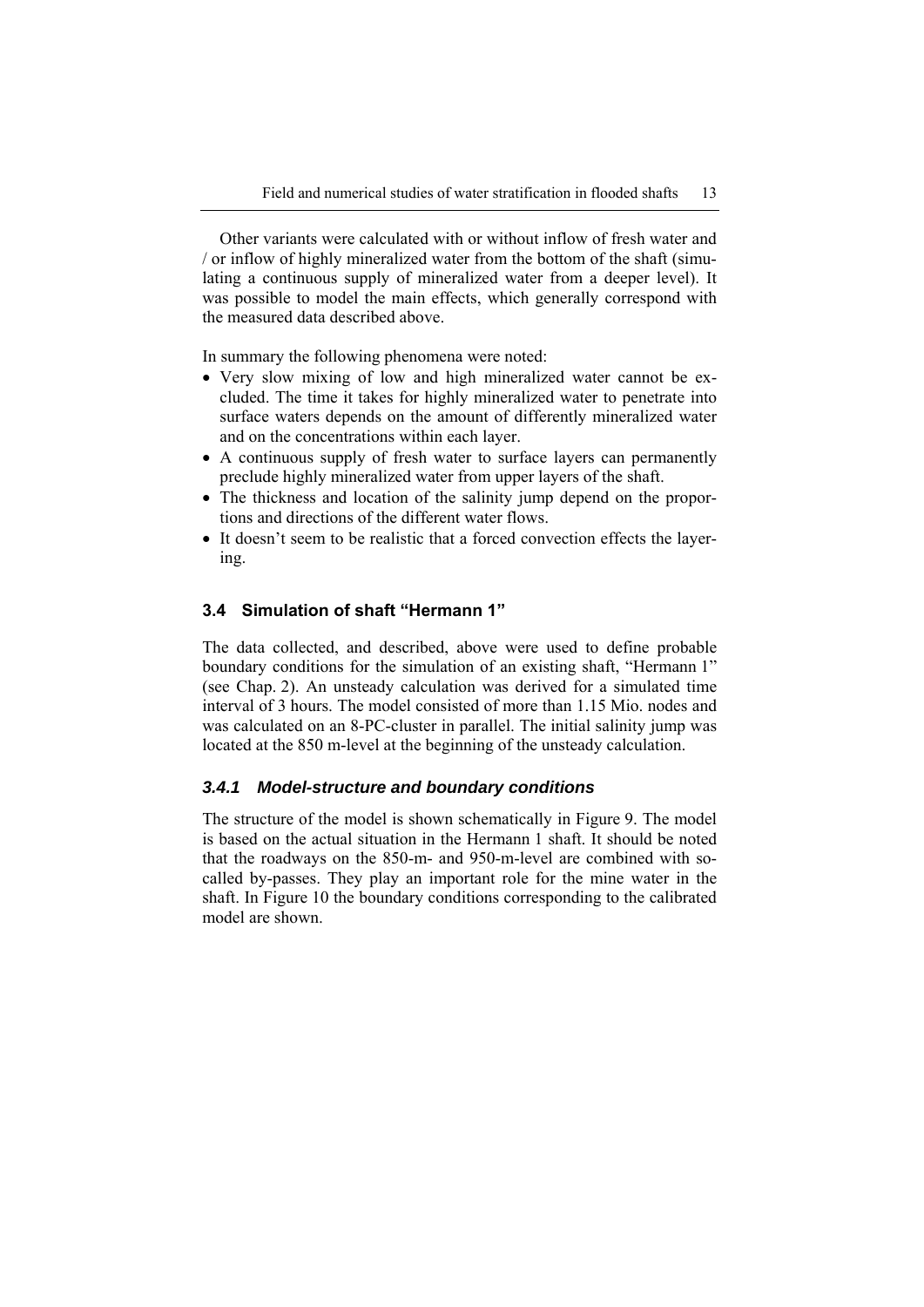

**Fig. 9.** Dimensions and material properties



**Fig. 10.** Boundary conditions

#### *3.4.2 Model calibration*

After building up the numeric model for the Hermann 1 shaft it was necessary to calibrate the model, that means to modify the model. The most sensitive model data are the boundary conditions, especially the flow rates at the 850-m-level and at the 950-m-level. These are the only two levels present in the mine. It was initially felt that flow-rates along these levels were low or non-existent. However, the simulations showed that there must be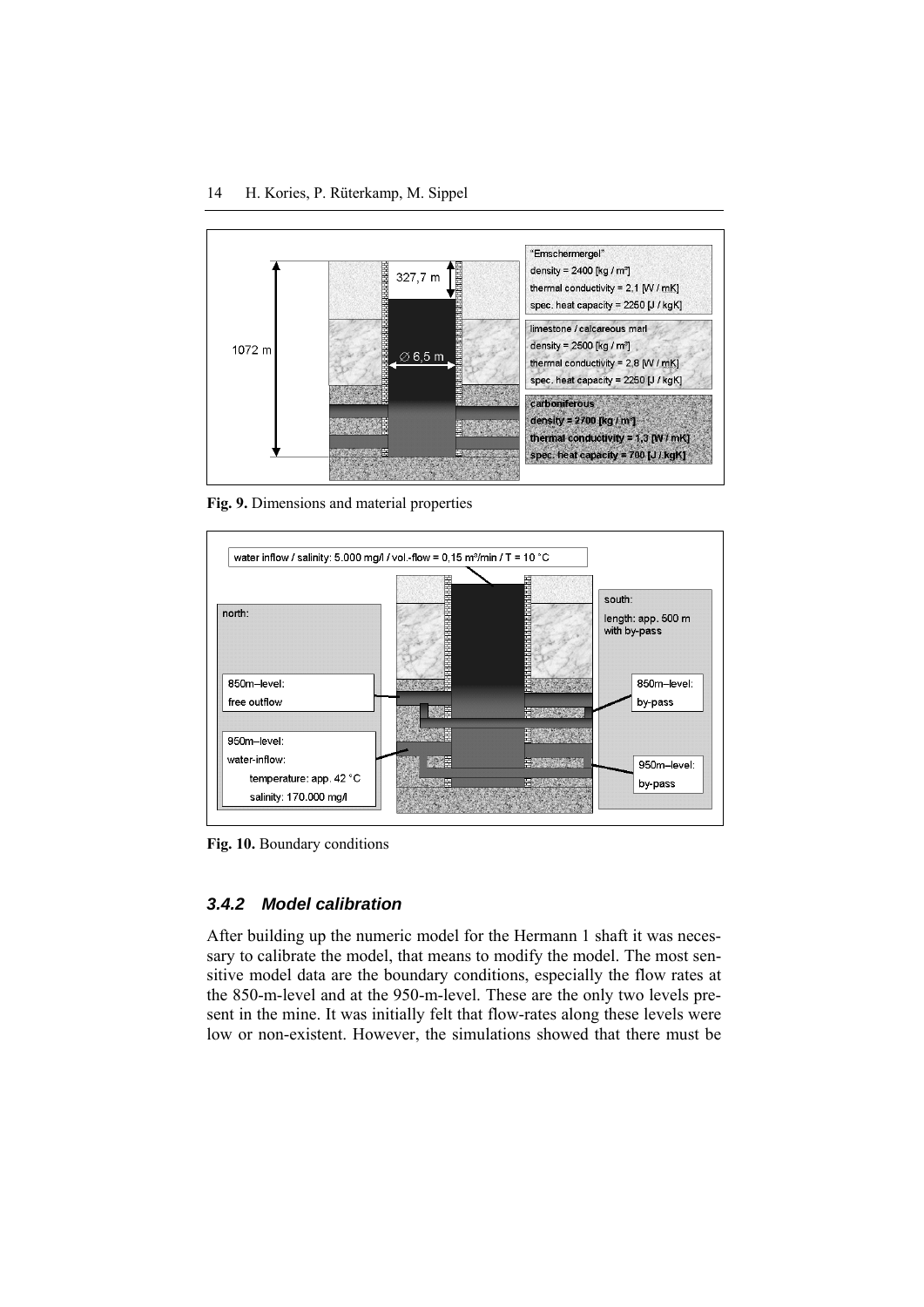an inflow of fresh water from the top of the shaft. This water leaves the shaft at the 850-m-level together with a certain volume of highly mineralized water from the 950-m-level. Only by using this configuration of boundary conditions could the model recalculate the measured data.

A review of old reports and data for the mine confirmed that this configuration of boundary-conditions was plausible, and coincided well with the observation of water running downwards from the head of the shaft. The model precisely calculated the temperature- and salinity-jumps at the 850-m-level (Fig. 11, 12).

The results show a temperature- and salinity-jump at the height of the 850 m-level in the Hermann 1 shaft and furthermore low velocities (Fig. 13) corresponding to the position of the salinity jump. The initial sharp salinity jump expands within a time period of approximately 20 minutes. The next time steps, up to 3 hours, show constant salinity and temperature distribution, suggesting steady state conditions.



**Fig. 11.** Temperature in the middle of the shaft – after 3 hours, calibrated model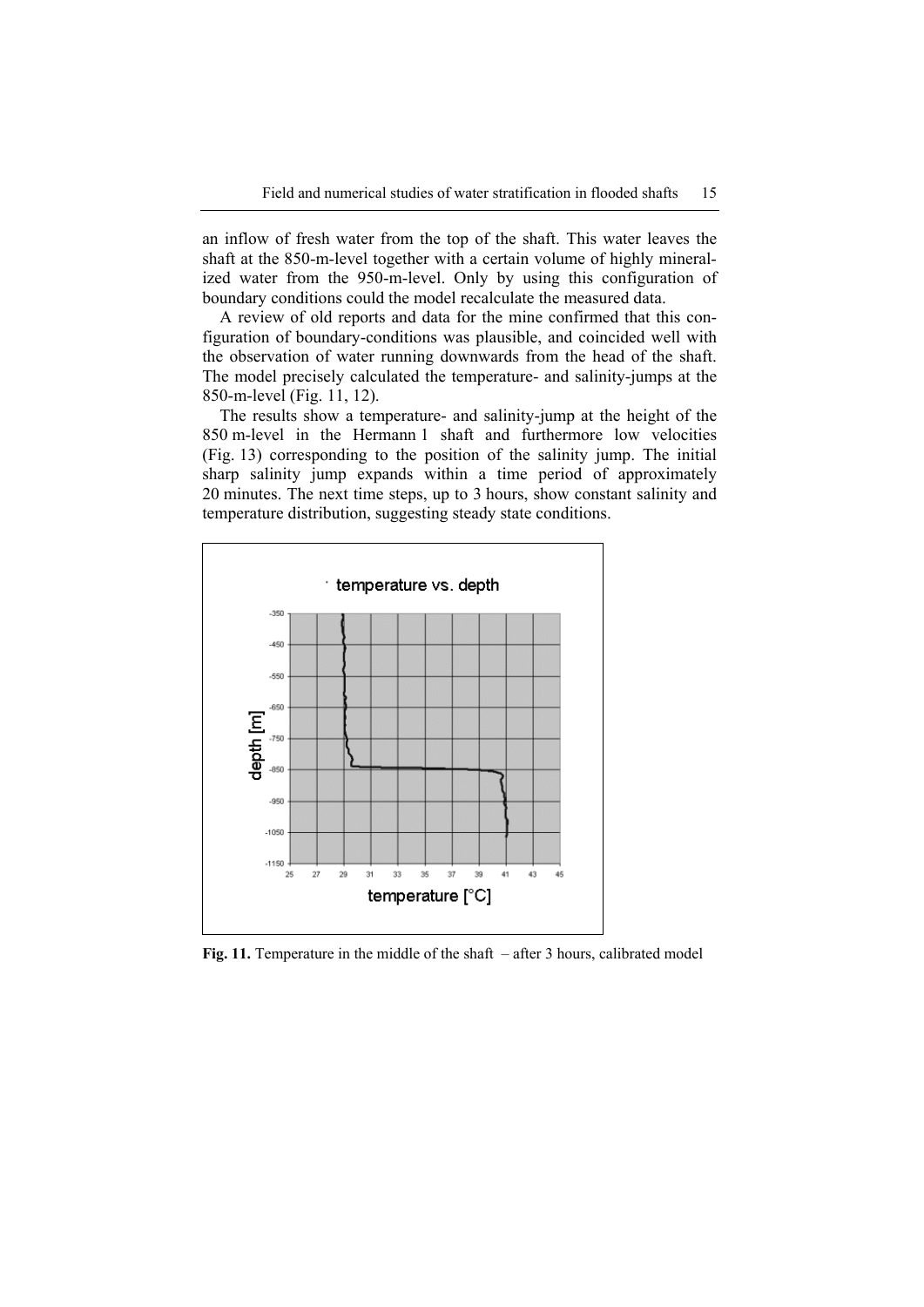

**Fig. 12.** Mineralization of the mine water at the 850 m-level at different times, calibrated model (the lighter areas are more mineralized)



**Fig. 13.** Velocity vectors at the 850 m-level – after 3 hours, calibrated model